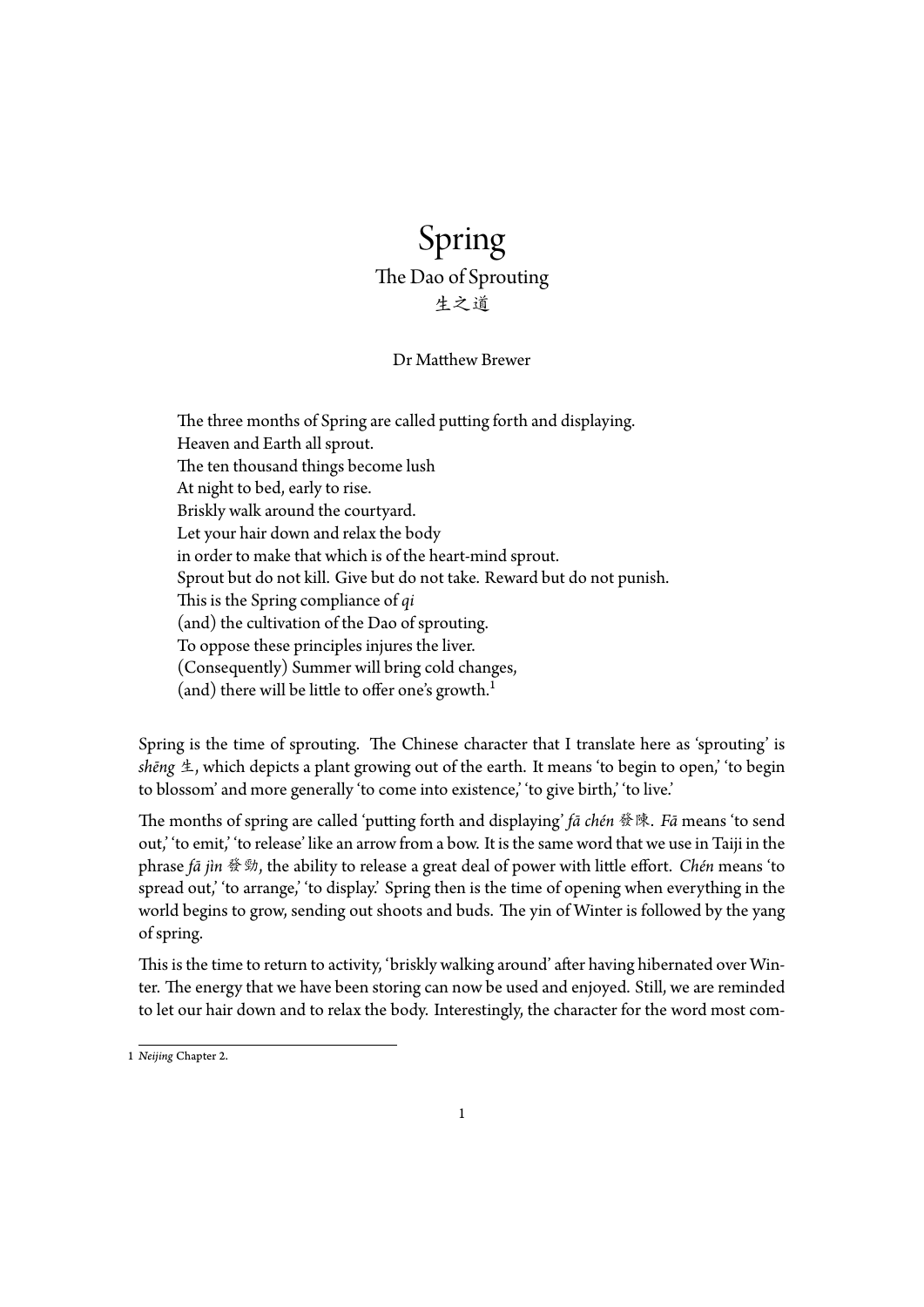monly used for relaxation in the internal arts, *sōng* 鬆, invokes the image of hair 髟 hanging loose.

Being more energetic does not mean that we have to be tense, either physically or mentally. Relaxation allows the *zhì* 志, that which is of the heart-mind, to sprout. The *zhì* was spoken of in our passage from the *Neijing* on Winter, which told us to keep it 'as though hidden, as though concealed.' Often translated as 'will,' *zhì* is the faculty which identifies and works towards goals and things that we want. The character shows a plant growing out of the heart-mind and on the most basic level means 'that towards which the heart is growing' and more generally 'goal,' 'purpose,' 'wish.' Remember that for Daoists the heart-mind is our true self, not our ego junk. 'That towards which the heart is growing,' then, is about becoming genuinely ourselves.

Now is the time to activate the *zhì* through relaxed activity. It is a generous time of giving and nurturing life. It is a good time to reflect on the direction in which we are headed and the way we are proceeding.

Zhì is of the kidneys, in spring the energy that we stored in the kidneys through the winter comes to the surface to be used, just as fish return to the surface of the pond having spent all winter resting at the bottom. It is the same with the flowering of snowdrops and crocus. Bulbs rest in the winter so that they can flower in the spring.

In terms of the five elements, springtime is dominated by the element of Wood, *mù* 木. Wood is strong and flexible. Its organs are the liver and gall bladder. Physically the liver has to do with the putting forth and spreading out (*fā chén*) of *qi* and blood. It affects our flexibility and vision on all levels. In nourishing the tendons it keeps us physically flexible and it makes the eyes bright and clear. It also has a strong effect on one's mood and clarity of mind. It enables us to look and plan towards goals, mundane and spiritual, while giving us the mental flexibility to adapt to changing circumstances.

The functioning of the gall bladder is closely tied to that the of the liver. Physically it aids the digestion of fats and oils. Mentally and spiritually it is the decision maker. It is what allows us to make split-second decisions and gives us the courage to take action.

This is why it is important to take special care of the liver in spring. When healthy, the liver and gall bladder enable you to move toward that which you have set your heart on. When unhealthy it makes us short tempered and angry. Anger arises when we are prevented from doing what we want to do. A healthy liver can help us to respond more calmly to obstacles in our path; to smoothly adapt and change rather than getting stuck.

Spring is the beginning of the yang cycle of the seasons. Like all beginnings it starts slowly and gently. Doing the same will keep us healthy. It is tempting to rush out on the first warm, sunny day in spring and go for a very long walk or cycle ride. This is too much too soon. It is always best to follow the season, which is another way of saying follow the 'Goldilocks principle' of not doing too much or too little. When the green tips of plants are just emerging, we can do the same in our activity, starting gently and slowly. Later as the earth warms up and the plants grow